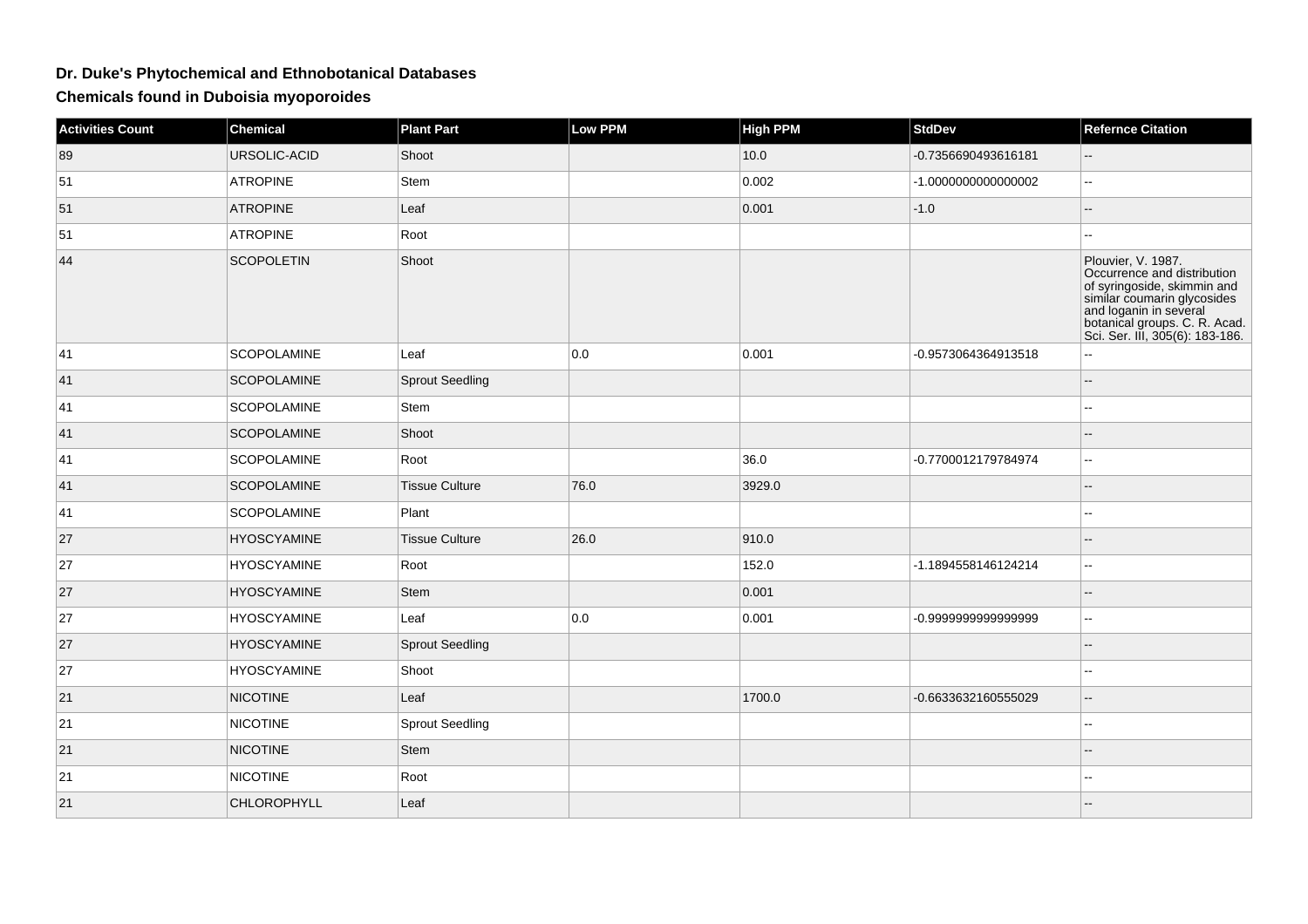| <b>Activities Count</b> | Chemical                                          | <b>Plant Part</b>      | Low PPM | <b>High PPM</b> | <b>StdDev</b> | <b>Refernce Citation</b>                                                                                                                                                                                          |
|-------------------------|---------------------------------------------------|------------------------|---------|-----------------|---------------|-------------------------------------------------------------------------------------------------------------------------------------------------------------------------------------------------------------------|
|                         | <b>TIGLOIDINE</b>                                 | Leaf                   |         |                 |               | List, P.H. and Horhammer, L.,<br>Eager's Handbuch der<br>Pharmazeutischen Praxis,<br>Vols. 2-6, Springer-Verlag,<br>Berlin, 1969-1979.                                                                            |
| 6                       | <b>ANABASINE</b>                                  | <b>Stem</b>            |         |                 |               |                                                                                                                                                                                                                   |
| 6                       | ANABASINE                                         | Root                   |         | 22.0            |               |                                                                                                                                                                                                                   |
| $6\overline{6}$         | <b>ANABASINE</b>                                  | Leaf                   | 0.0     | 0.002           |               |                                                                                                                                                                                                                   |
| 6                       | ANABASINE                                         | <b>Sprout Seedling</b> |         |                 |               |                                                                                                                                                                                                                   |
| $\overline{3}$          | <b>SCOPOLIN</b>                                   | Shoot                  |         |                 |               | Plouvier, V. 1987.<br>Occurrence and distribution<br>of syringoside, skimmin and<br>or oriental countain glycosides<br>and loganin in several<br>botanical groups. C. R. Acad.<br>Sci. Ser. III, 305(6): 183-186. |
| $\overline{2}$          | <b>APOATROPINE</b>                                | Root                   |         |                 |               | $\overline{a}$                                                                                                                                                                                                    |
| $ 2\rangle$             | <b>APOATROPINE</b>                                | Leaf                   |         |                 |               |                                                                                                                                                                                                                   |
| $\overline{1}$          | <b>TROPINE</b>                                    | Leaf                   |         |                 |               |                                                                                                                                                                                                                   |
| $\vert$ 1               | <b>TROPINE</b>                                    | Root                   |         |                 |               |                                                                                                                                                                                                                   |
| $\overline{0}$          | PENTATRIACONTAN-4-ONE Shoot                       |                        |         | 6.3             |               |                                                                                                                                                                                                                   |
| $\overline{0}$          | TETRAMETHYLPUTRESCIN Root<br>E                    |                        |         |                 |               | List, P.H. and Horhammer, L.,<br>Hager's Handbuch der<br>Pharmazeutischen Praxis,<br>Vols. 2-6, Springer-Verlag,<br>Berlin, 1969-1979.                                                                            |
| $\overline{0}$          | <b>BUTROPINE</b>                                  | Leaf                   |         |                 |               |                                                                                                                                                                                                                   |
| $\overline{0}$          | $8-$<br><b>HYDROXYDOTRIACONTAN</b><br>$-30 - ONE$ | Shoot                  |         | 2.0             |               |                                                                                                                                                                                                                   |
| 0                       | NORSCOPOLAMINE                                    | Shoot                  |         |                 |               |                                                                                                                                                                                                                   |
| $\overline{0}$          | $3-$<br><b>HYDROXYDOTRIACONTAN</b><br>$-28 - ONE$ | Shoot                  |         | 15.0            |               |                                                                                                                                                                                                                   |
| $\overline{0}$          | APOHYOSCINE                                       | Leaf                   |         |                 |               |                                                                                                                                                                                                                   |
| $\overline{0}$          | NORNICOTINE                                       | <b>Stem</b>            |         |                 |               |                                                                                                                                                                                                                   |
| $\overline{0}$          | <b>HYGRINE</b>                                    | Leaf                   |         | 1900.0          |               |                                                                                                                                                                                                                   |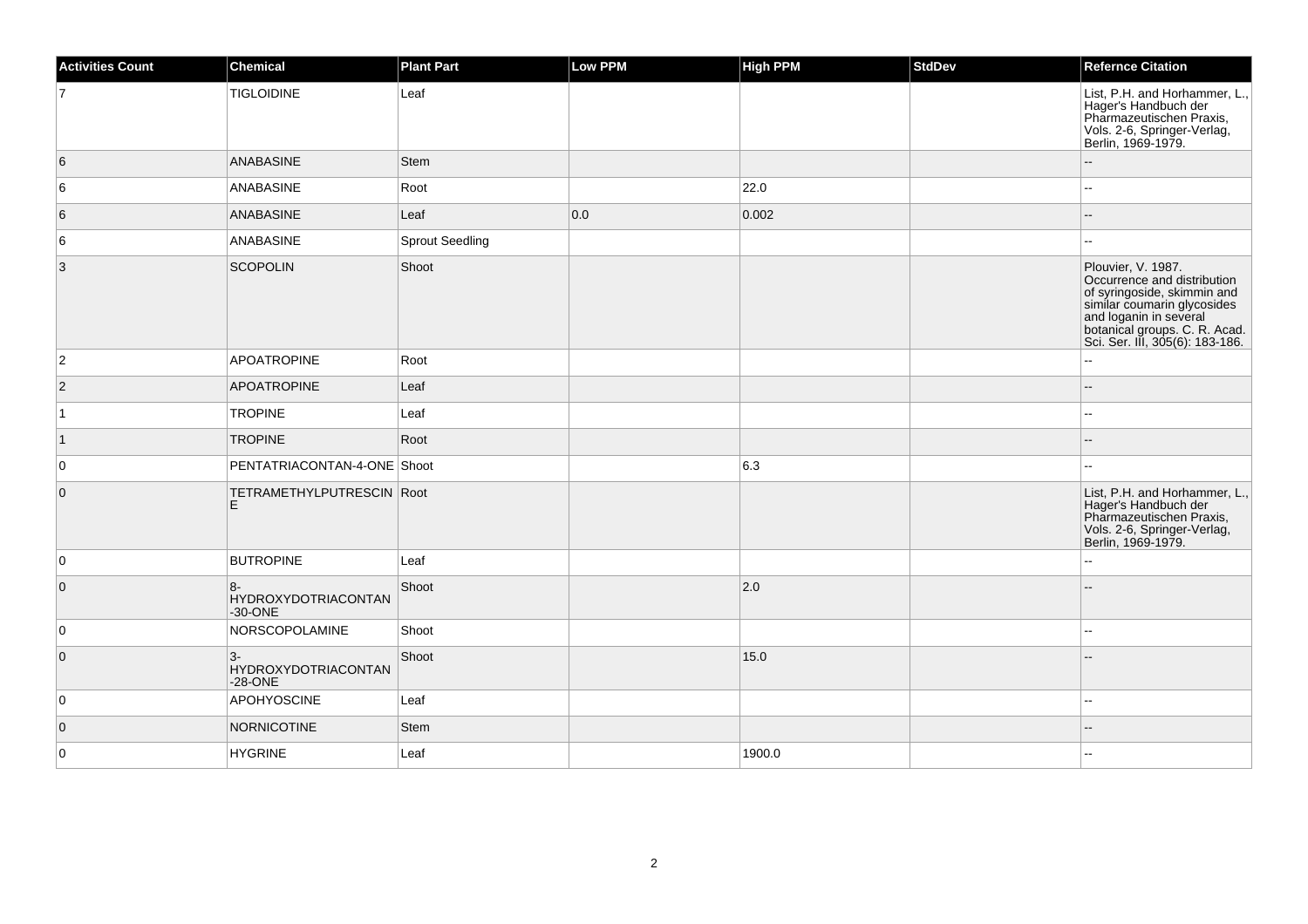| <b>Activities Count</b> | Chemical                                     | <b>Plant Part</b>      | <b>Low PPM</b> | <b>High PPM</b> | <b>StdDev</b>      | <b>Refernce Citation</b>                                                                                                                                                 |
|-------------------------|----------------------------------------------|------------------------|----------------|-----------------|--------------------|--------------------------------------------------------------------------------------------------------------------------------------------------------------------------|
| $\overline{0}$          | POROIDINE                                    | Leaf                   |                |                 |                    | List, P.H. and Horhammer, L.,<br>Hager's Handbuch der<br>Pharmazeutischen Praxis,<br>Vols. 2-6, Springer-Verlag,<br>Berlin, 1969-1979.                                   |
| 0                       | 6-HYDROXY-<br>APOATROPINE                    | Root                   |                |                 |                    |                                                                                                                                                                          |
| $\overline{0}$          | ALKALOIDS                                    | Leaf                   |                | 20000.0         | 0.7342703302437227 | List, P.H. and Horhammer, L.,<br>Hager's Handbuch der<br>Pharmazeutischen Praxis,<br>Vols. 2-6, Springer-Verlag,<br>Berlin, 1969-1979.                                   |
| 0                       | NORNICOTINE                                  | Root                   |                | 32.0            |                    |                                                                                                                                                                          |
| $\overline{0}$          | <b>HYGRINE</b>                               | Root                   |                |                 |                    |                                                                                                                                                                          |
| $\overline{0}$          | NORNICOTINE                                  | Leaf                   | 0.0            | 0.001           |                    |                                                                                                                                                                          |
| $\overline{0}$          | <b>APOSCOPOLAMINE</b>                        | Root                   |                |                 |                    |                                                                                                                                                                          |
| 0                       | <b>ACETYLTROPINE</b>                         | Leaf                   |                |                 |                    | List, P.H. and Horhammer, L.,<br>Hager's Handbuch der<br>Pharmazeutischen Praxis,<br>Vols. 2-6, Springer-Verlag,<br>Berlin, 1969-1979.                                   |
| $\overline{0}$          | (-)-PELLETIERINE                             | Plant                  |                |                 |                    | Jeffery B. Harborne and H.<br>Baxter, eds. 1983.<br>Phytochemical Dictionary. A<br>Handbook of Bioactive<br>Compounds from Plants.<br>Taylor & Frost, London. 791<br>pp. |
| 0                       | NORNICOTINE                                  | <b>Sprout Seedling</b> |                |                 |                    | $\overline{a}$                                                                                                                                                           |
| $\overline{0}$          | ALPHA-POROIDINE                              | Shoot                  |                |                 |                    |                                                                                                                                                                          |
| 0                       | HENTRIACONTANYL-<br><b>TETRATACONTANOATE</b> | Shoot                  |                | 90.0            |                    |                                                                                                                                                                          |
| $\overline{0}$          | NORHYOSCYAMINE                               | Leaf                   |                |                 |                    |                                                                                                                                                                          |
| 0                       | ACETOXYTROPINE                               | Root                   |                |                 |                    |                                                                                                                                                                          |
| $\overline{0}$          | <b>APOSCOPOLAMINE</b>                        | Leaf                   |                |                 |                    |                                                                                                                                                                          |
| $\overline{0}$          | <b>VALTROPINE</b>                            | Shoot                  |                |                 |                    |                                                                                                                                                                          |
| $\overline{0}$          | NORATROPINE                                  | Shoot                  |                |                 |                    | $-$                                                                                                                                                                      |
| 0                       | <b>ACETYLATROPINE</b>                        | Root                   |                |                 |                    |                                                                                                                                                                          |
| $\overline{0}$          | <b>FATTY-ACIDS</b>                           | Leaf                   |                |                 |                    |                                                                                                                                                                          |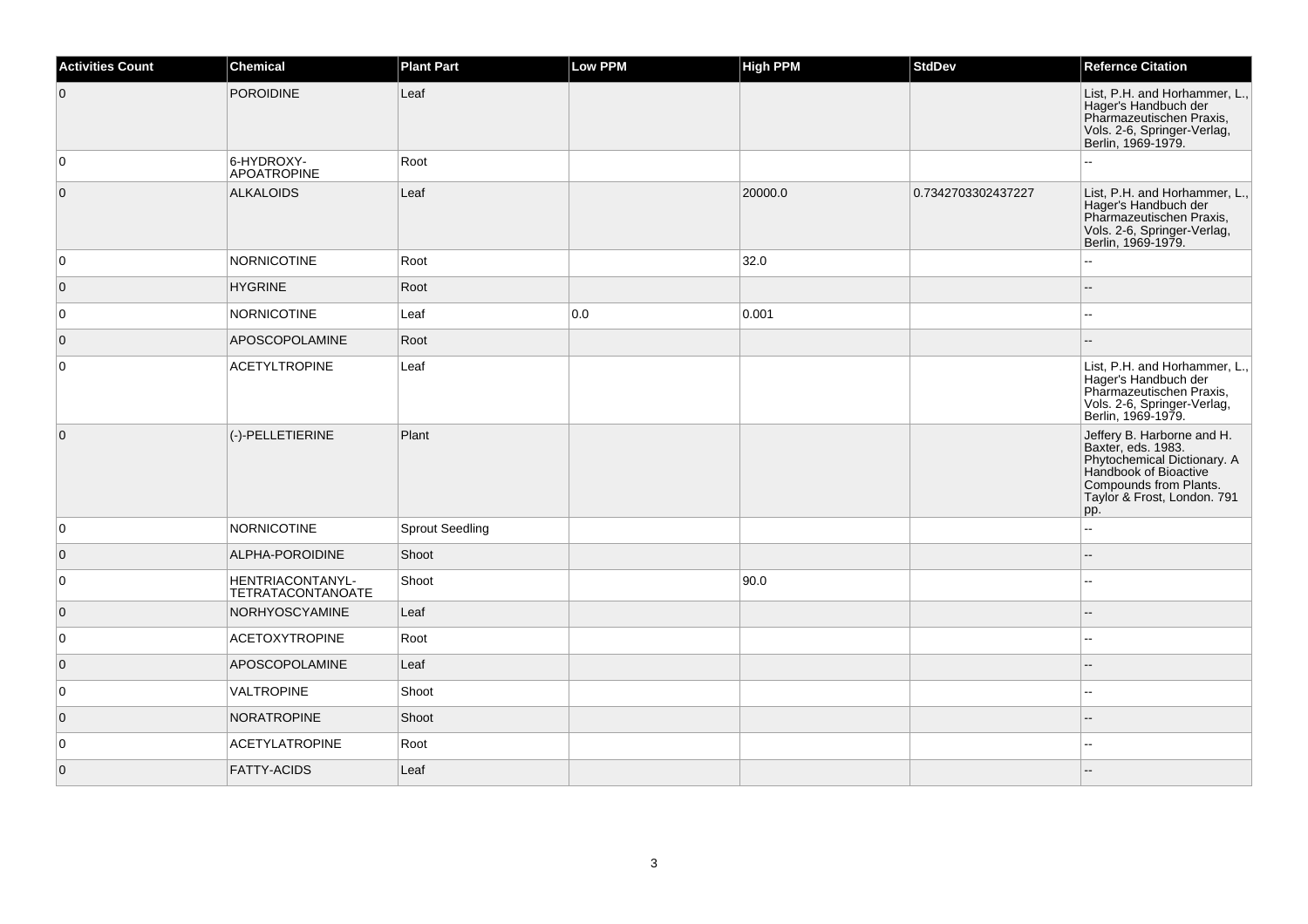| <b>Activities Count</b> | Chemical                             | <b>Plant Part</b>     | Low PPM | <b>High PPM</b> | <b>StdDev</b> | <b>Refernce Citation</b>                                                                                                               |
|-------------------------|--------------------------------------|-----------------------|---------|-----------------|---------------|----------------------------------------------------------------------------------------------------------------------------------------|
| 0                       | 3-ALPHA-<br>TIGLOYLOXYTROPANE        | Shoot                 |         |                 |               | --                                                                                                                                     |
| $\overline{0}$          | APOSCOPOLAMINE                       | Shoot                 |         |                 |               | $-$                                                                                                                                    |
| $\overline{0}$          | VALEROIDINE                          | Shoot                 |         |                 |               | $\sim$                                                                                                                                 |
| $\overline{0}$          | <b>VALTROPINE</b>                    | Leaf                  |         |                 |               |                                                                                                                                        |
| 0                       | DOTRIACONTAN-1-OL                    | Shoot                 |         | 14.0            |               | $\overline{a}$                                                                                                                         |
| $\overline{0}$          | L-ANABASINE                          | Leaf                  |         |                 |               |                                                                                                                                        |
| $\overline{0}$          | 6-HYDROXYHYOSCYAMINE Leaf            |                       |         |                 |               |                                                                                                                                        |
| $\overline{0}$          | VALEROIDINE                          | Root                  |         |                 |               |                                                                                                                                        |
| 0                       | <b>ISOPOROIDINE</b>                  | Leaf                  |         |                 |               | List, P.H. and Horhammer, L.,<br>Hager's Handbuch der<br>Pharmazeutischen Praxis,<br>Vols. 2-6, Springer-Verlag,<br>Berlin, 1969-1979. |
| $\overline{0}$          | 6-BETA-<br><b>HYDROXYHYOSCYAMINE</b> | Root                  |         |                 |               |                                                                                                                                        |
| 0                       | <b>TROPINE-NONANOATE</b>             | Leaf                  |         |                 |               | ۵.                                                                                                                                     |
| $\overline{0}$          | <b>CUSCOHYGRINE</b>                  | Root                  |         |                 |               |                                                                                                                                        |
| $\overline{0}$          | <b>TROPINONE</b>                     | Root                  |         |                 |               |                                                                                                                                        |
| $\overline{0}$          | VALERODININE                         | Leaf                  |         |                 |               | List, P.H. and Horhammer, L.,<br>Hager's Handbuch der<br>Pharmazeutischen Praxis,<br>Vols. 2-6, Springer-Verlag,<br>Berlin, 1969-1979. |
| $\overline{0}$          | 6-BETA-<br>HYDROXYHYOSCYAMINE        | Leaf                  |         |                 |               | ۵.                                                                                                                                     |
| $\overline{0}$          | PROPIONYL-OXYTROPANE Root            |                       |         |                 |               | --                                                                                                                                     |
| 0                       | ANTABASINE                           | Stem                  |         |                 |               | $\overline{a}$                                                                                                                         |
| $\overline{0}$          | <b>TIGLOYLTROPINE</b>                | Leaf                  |         |                 |               | List, P.H. and Horhammer, L.,<br>Hager's Handbuch der<br>Pharmazeutischen Praxis,<br>Vols. 2-6, Springer-Verlag,<br>Berlin, 1969-1979. |
| 0                       | <b>HYOSCINE</b>                      | Sprout Seedling       |         |                 |               |                                                                                                                                        |
| $\overline{0}$          | (-)-HYOSCYAMINE                      | <b>Tissue Culture</b> |         |                 |               | ш,                                                                                                                                     |
| $\overline{0}$          | <b>BUTROPINE</b>                     | Shoot                 |         |                 |               | --                                                                                                                                     |
| $\overline{0}$          | PHOSPHODIESTERASE                    | <b>Tissue Culture</b> |         |                 |               |                                                                                                                                        |